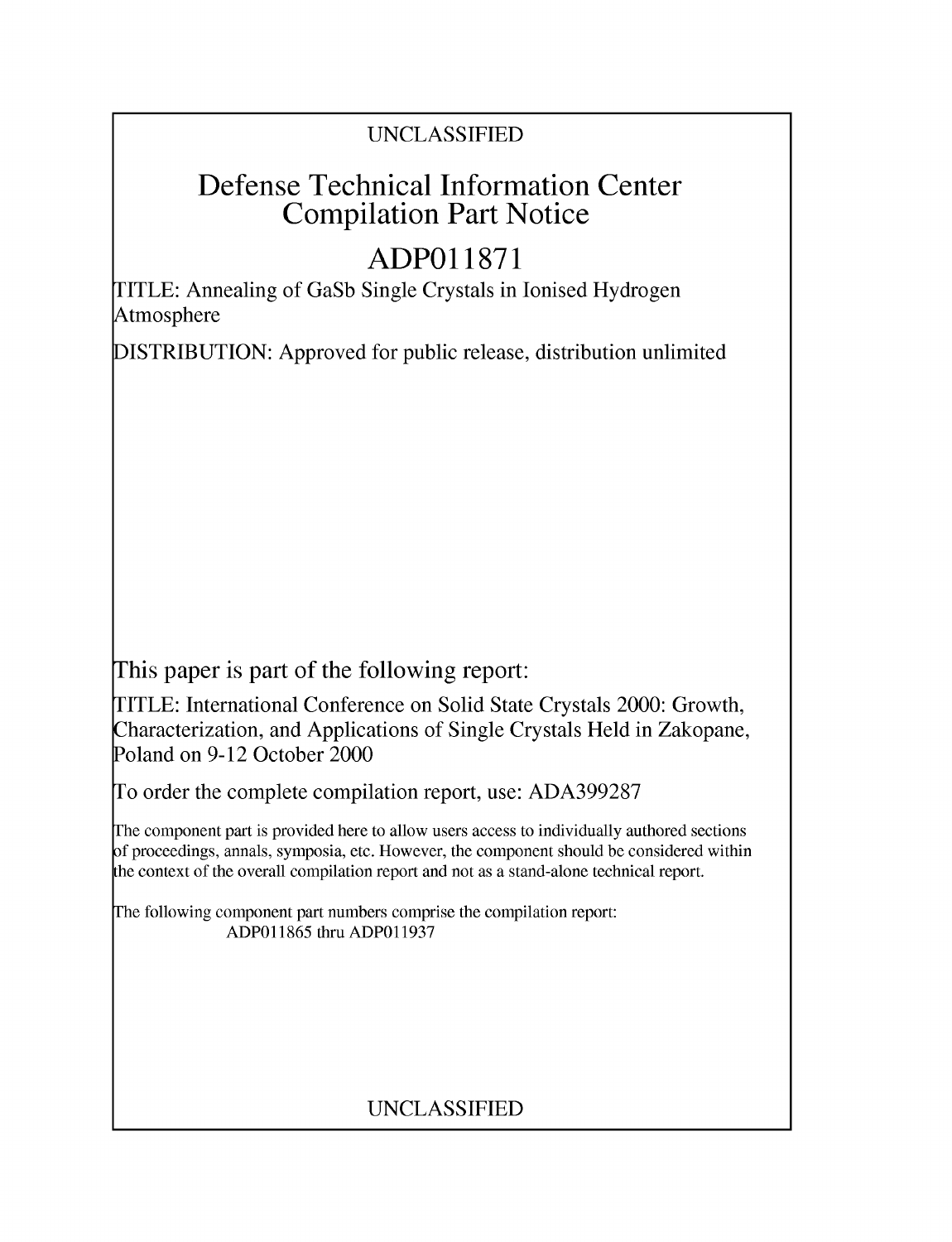### Annealing of GaSb single crystals in ionised hydrogen atmosphere

Bedřich Štěpánek, Věra Šestáková and Jaroslav Šesták

Institute of Physics, Semiconductor Department, Academy of Sciences of the Czech Republic, Cukrovarnická 10, 162 00 Praha 6, Czech Republic

#### ABSTRACT

GaSb undoped wafer were annealed in flowing ionised hydrogen atmosphere at temperature range between 100 - 350°C for 1 - 50 hours. The free carrier concentration and resistivity were measured. It was found out that the wafers being treated at a temperature of 150°C for 24 hours reached the resistivity of about  $10^2 - 10^3$  Q.cm and the free carrier concentration was lower than 1 x 10<sup>15</sup> cm<sup>-3</sup>. However, the thickness of the passivated layer was only  $0.4 - 0.6 \,\mu m$ .

#### 1. **INTRODUCTION**

Gallium antimonide (GaSb) single crystals are promising candidates for a variety of military and civil applications in the 2 - 5 and 8 - 14  $\mu$ m ranges, among others infrared (IR) imaging sensors for missile and surveillance systems (so-called focal plane arrays), fire detection and monitoring environmental pollution and other light diodes and lasers. In comparison with traditional GaAs, InSb, InP, for which the semi-insulating as well as conductive material is available, GaSb has a disadvantage: its conductivity that is usually very high due to the large amount of p-type natural defects in the lattice, which puts very serious limits on the construction of GaSb-based devices. To develop high-resistive GaSb, intensive optimisation of doping and growth conditions was undertaken<sup>1,2</sup>. Doping by the following elements Cu, Zn, Cd, In, Si, Ge, Sn, N, As, S, Te, Mn was investigated<sup>3,4,5,6</sup> systematically using the Czochralski method of growth without encapsulant in a hydroger flowing atmosphere as well as by diffusion studies<sup>7</sup>. The limit of the doping concentration of each dopant was measured indicating the lowest solubility for S, N, Cu, and the highest for In, Ge, Te, As<sup>8</sup>. Extensive thermodynamic evaluation were also carried out and directed to analyse some binaries and ternaries, such Ga-Sb-S (Te, Cu), etc.3,4,5.

However, in spite of big affords, the desired low conductivity material was not obtained yet. Therefore a special and rather unique method has been developed using the passivation of active donors of n-type (Te-doped) crystals by protons during the inherent growth realised in the ionised hydrogen atmosphere generated in situ by deuterium lamp radiation<sup>9,10</sup>. From a thermodynamic point of view the ionised hydrogen passives a part of donors and shifts equilibrium between passivated and active donors depending on the starting concentration of n- and p-dopants to the intrinsic-like position. The preparation of stable GaSb with sufficiently high resistivity would open unique perspectives in the construction of integrated IRoptoelectronic devices of a new generation.

A major drawback of GaSb substrates is their higher concentration of residual acceptors that reach, in the pure undoped GaSb single crystal, a value<sup>11</sup> of about 1.7 x 10<sup>17</sup> cm<sup>-3</sup>. The acceptors are identified as  $V_{Ga}G$ as<sub>b</sub> complexes (where V is the vacancy) with a double ionised structure<sup>12</sup>. The resulting resistivity of undoped GaSb single crystals is about  $10^{-2}$   $\Omega$ .cm. Many researchers have tried to reduce the residual acceptor concentration and to increase the resistivity of GaSb.

The achieved results of growth under the ionised hydrogen atmosphere were sufficiently stimulating to encourage us in opening the question of annealing of GaSb wafers in ionised hydrogen a to study influence of this treatment on change of free carrier concentration and resistivity.

#### 2. EXPERIMENTAL **AND DISCUSSION**

Hydrogen passivation of different defects and impurities was studied in many III-V compounds<sup>13,14</sup>. Polyakov et al<sup>15</sup> treated GaSb samples either undoped or Zn- or Si-doped both in hydrogen and in deuterium atmosphere in the temperature range between 100 - 250°C and with the exposure times of 0.5 - 1 hour with interesting results. In the case of the undoped GaSb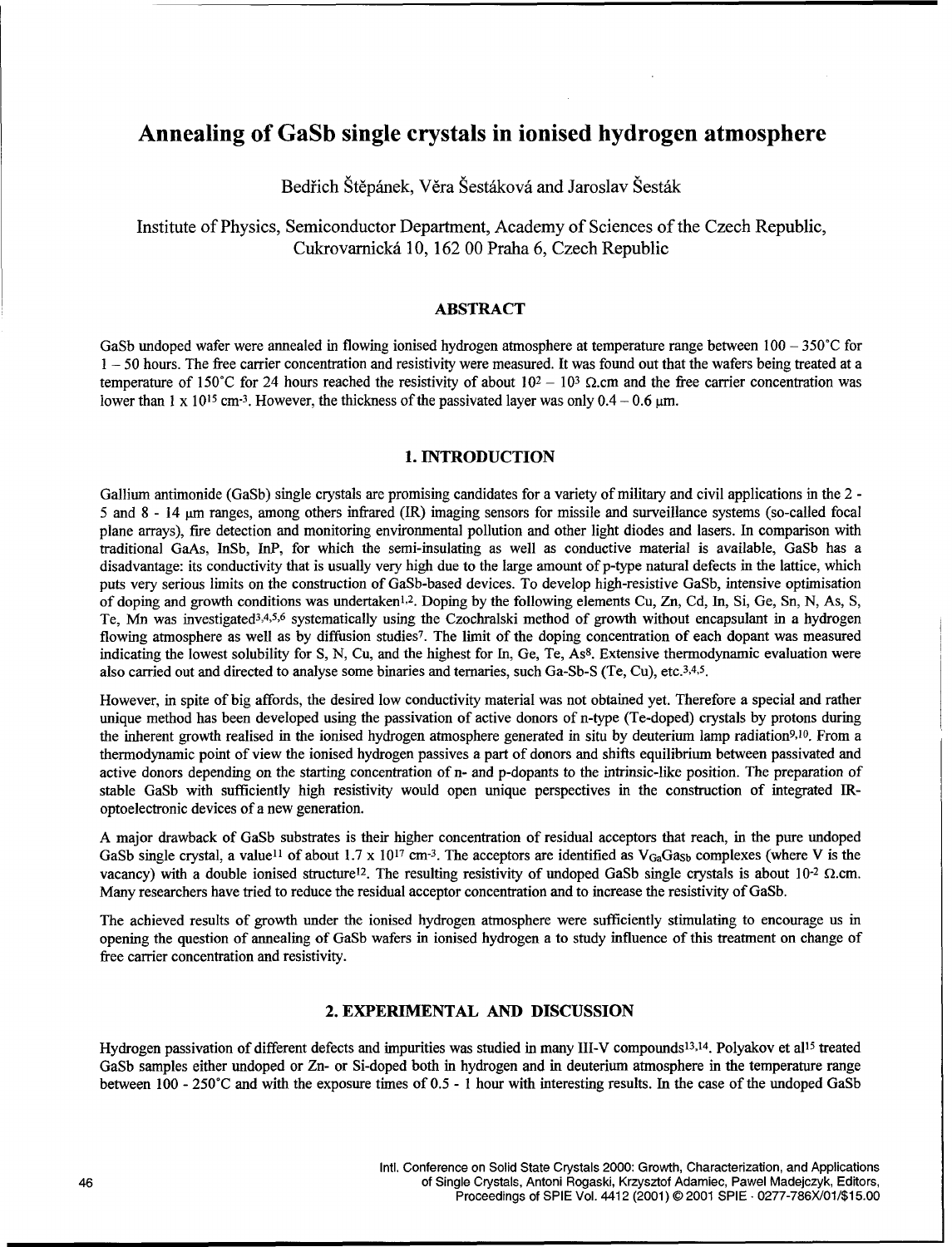the carrier concentration decreased as much as to the value of about  $1 \times 10^{16}$  cm<sup>-3</sup> and the resistivity increased by one order of magnitude. Polyakov et al.'s method showed that this way is likely to successfully manage the preparation of least highresistivity GaSb crystals with a low carrier concentration.

Using the Czochralski method without encapsulant in a hydrogen flowing atmosphere the undoped GaSb single crystals were grown having a carrier concentration of (1.70 - 1.80) x  $10^{17}$  cm<sup>-3</sup> and a resistivity of (6.50 - 6.70) x  $10^{-2}$   $\Omega$ .cm. The crystal bowl was cut to the wafers with a thickness of 200  $\mu$ m. The samples were treated in a quartz tube at temperatures of 100, 120, 150, 180, 200, 220, 250, 280 and 350°C for 1-50 hours. Hydrogen ionised by means of a deuterium lamp flew through this annealing reactor. After cooling the quartz ampoule, the carrier concentration and the resistivity were measured on the treated wafers in the first step by means of van der Pauw method. Then the layers of about  $10 \mu m$  on both sides of the wafers were ground out and the electrical measurements were repeated.

It turned out that in the case of the temperature range  $200 - 350^{\circ}$ C (Fig. 1.); the values of the measured parameters were the same, both before and after the temperature annealing. However, when the temperature was lower than 200°C, mainly at 150'C, and the duration of the annealing procedure exceeded 10 hours, the carrier concentration in the nonground wafers achieved the value of  $(1.20 - 1.30)$  x  $10^{17}$  cm<sup>-3</sup> (i.e. about 40%). After grinding a 10  $\mu$ m layer, the carrier concentration was the same as in the case of the untreated samples.

This method of measurement, however, is influenced by a high inaccuracy because the total volume of the samples was measured for only a small passived layer. For this reason, the resistivity and free carrier concentration were studied by the spreading resistivity procedure. It has been found that in the case of the wafers being treated at a temperature of 150°C for 24 h, the thickness of the passived layer was only  $0.4 - 0.6$  µm and its resistivity reached value of  $10^2 \cdot 10^3 \Omega$ .cm. The free carrier concentration was lower than  $1 \times 10^{15}$  cm<sup>-3</sup> and with increasing time of temperature treatment the values of free carrier concentration does not change essentially. It seems the optimal duration to be about  $20 - 30$  hours only. However, such a thin layer of high-resitivity GaSb crystals would be difficult to fabricate because, on the one hand, the thickness of the layer was not uniform on the surface of the wafers and, on the other hand, the spreading of the resitivity was very inhomogeneous.

#### **3. CONCLUSIONS**

The results of electrical measurements show that the ionised hydrogen does effect the resistivity of GaSb. However, the effect of temperature is not fully clear (Fig.2.). We only suggest that the temperature influence, on the one hand, the diffusion of ionised hydrogen into GaSb material and, on the other hand, the evaporation of hydrogen from the crystal. The equilibrium could create between these effects and for this reason the temperature of 150'C seems to be the most suitable for obtaining GaSb with low free carrier concentration. Diffusion of ionised hydrogen into GaSb wafers play very important role in decrease of free carrier concentration during the temperature treatment and could be said that the diffusion is the limiting factor. Of course, higher temperature speed up the diffusivity, however, in the case of our procedure the ionised hydrogen also starts either to recombining to molecular hydrogen or evaporating from material. It seems that annealing in higher pressure of hydrogen could help to stimulate diffusion and prevent evaporation from GaSb.

Next study will be mainly oriented to look for new methods how to increase ionised hydrogen concentration in GaSb material and if it is still possible to work in the region of higher temperature, especially at melting point of GaSb  $(712^{\circ}C)$ , i.e. during crystal growth.

It is worth noting that we are in process to study this effect in more detail and to use special thermodynamic procedure.

#### **ACKNOWLEDGEMENT**

The work was supported by the Grant Agency of the Czech Republic Nr. 104/97/0589,' Nr. 100/98/0024 and Nr. 203/98/1276. The authors would like to express their thanks to Mr. V.Charvat (Institute of Physics, Czech Republic) for his excellent co-operation and fruitful help.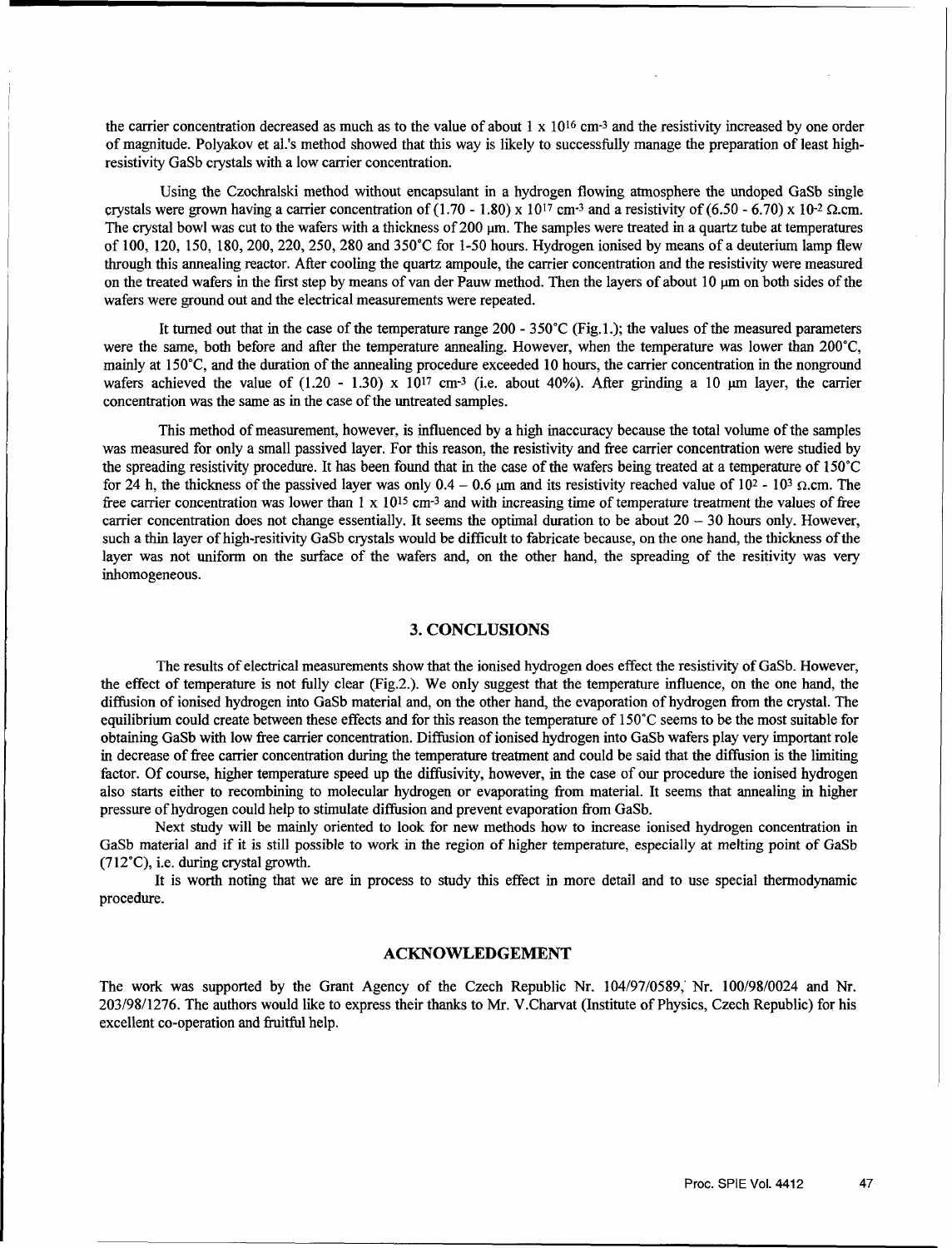

Fig. **1.** Dependence of free carrier concentration on temperature and duration of annealing.



Fig. 2. Dependence of free carrier concentration on temperature of annealing of 48 hours.